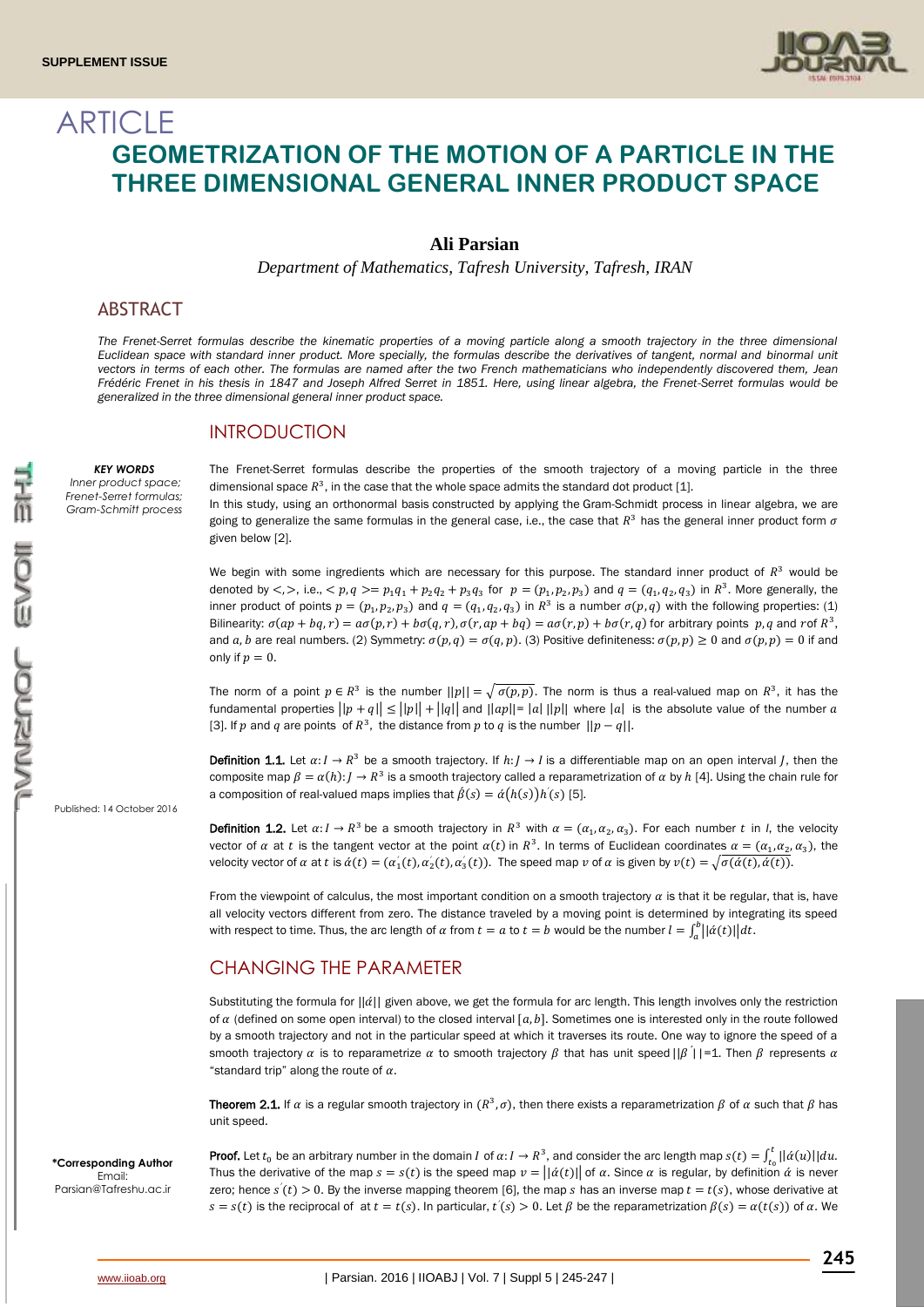

assert that  $\beta$  has unit speed. In fact, as asserted above  $\hat{\beta}(s) = \hat{\alpha}(t(s))t'(s)$ . Hence, by the preceding notes, the speed *′* of  $\beta$  is  $||\hat{\beta}(s)|| = ||\hat{\alpha}(t(s))|| \hat{\beta}(s) = s'(t(s))t'(s) = 1.$ *′ ′ ′*

## THE GENERAL FRENET-SERRET FORMULAS

We now derive mathematical measurements of the turning and twisting of a smooth trajectory in  $(R^3, \sigma)$ . Throughout this section we deal only with unit-speed trajectories, in the next we extend the results to arbitrary regular trajectories.

Let  $\beta: I \to R^3$  be a unit-speed smooth trajectory, so  $||\beta'(s)|| = 1$  for each s in I. Then  $T = \beta'$  is called the unit tangent *′ ′* vector field on  $\beta$ . Since  $T$  has constant length 1, its derivative  $T^{'}=\beta^{''}$  measures the way the smooth trajectory is turning in  $(R^3, \sigma)$ . We call T'the curvature vector field of  $\beta$ . Differentiation of  $\sigma(T, T) = 1$  gives  $\sigma(T, T') = 0$ , so T' is always *′ ′ ′* orthogonal to T, that is, normal to  $\beta$ . The length of the curvature vector field T' gives a numerical measurement of the *′* turning of  $\beta$ .

The real-valued map  $\kappa$  such that  $\kappa(s) = ||T'(s)||$  for all s in I is called the curvature map of  $\beta$ . Thus  $\kappa \ge 0$ , and the *′* larger  $\kappa$  is, the sharper the turning of  $\beta$ . To carry this analysis further, we impose the restriction that  $\kappa$  is never zero so  $\kappa > 0$ . The unit-vector field  $N = T'/\kappa$  on  $\beta$  then tells the direction in which  $\beta$  is turning at each point. N is called the principal normal vector field of  $\beta$ . According to Gram-Schmidt process let  $\bar{B} = \beta'' - \sigma(\beta', \beta'')\beta' - \kappa^{-2}\sigma(\beta', \beta'')\beta'$ . The *′* vector field  $B = ||\bar{B}||^{-1}\bar{B}$  on  $\beta$  is called the binormal vector field of  $\beta$ .

**Lemma 3.1.** Let  $\beta$  be a unit-speed smooth trajectory in  $(R^3, \sigma)$  with  $\kappa > 0$ . If  $\beta', \beta'', \beta'''$  are linearly independent, then the *′* three vector fields T, N and B on  $\beta$  are unit vector fields that are mutually orthogonal in  $(R^3,\sigma)$  at each point.

**Proof.** By definition  $||T|| = 1$ . Since  $\kappa = ||T'|| > 0$ ,  $||N|| = 1$ . We saw above that T and N are  $\sigma$  orthogonal, that is, *′*  $\sigma(T, N)$  = 0. If  $\beta', \beta'', \beta'''$  are linearly independent, then  $\bar{B} \neq 0$ ,  $\sigma(T, \bar{B}) = \sigma(\beta', \beta'') - \sigma(\beta', \beta'') - \sigma(\beta', \beta') - \sigma(\beta', \beta'') - \sigma(\beta', \beta'')$ *′ ′ ′ ′ κ*<sup>-2</sup>σ(β<sup>"</sup>,β<sup>"'</sup>)σ(β<sup>'</sup>,β *′*  $j''$  = 0 and  $\sigma(N,\bar{B}) = \kappa^{-1}\sigma(\beta',\beta''' - \sigma(\beta',\beta'')\beta' - \Box^{-2}\Box(\Box',\Box'')\Box'') = \Box^{-1}\Box(\Box',\Box'') - \Delta$ *′*  $\Box^{-1}\Box(\Box', \Box'')\Box(\Box', \Box') - \Box^{-3}\Box(\Box', \Box'')\Box(\Box', \Box') = 0$ . Therefore,  $||\Box|| = 1$  and *B* is orthogonal to both  $\Box$  and *′ ′*  $\Box$ .

**Definition 3.2.** We call  $\Box$ ,  $\Box$ ,  $\Box$  the Frenet–Serret frame field on  $\Box$  corresponding to  $\Box$ .

Remark 3.3. The key to the successful study of the geometry of a smooth trajectory  $\Box$  is to use its Frenet-Serret frame field  $\Box$ ,  $\Box$ ,  $\Box$  on  $\Box$  corresponding to  $\Box$  whenever possible, instead of the standard Frenet–Serret field *T*, *N*, *B*, i.e., Frenet–Serret frame field  $\Box$ ,  $\Box$ ,  $\Box$  on  $\Box$  corresponding to  $\lt$ ,  $\gt$ .

The Frenet–Serret frame field of  $\Box$  corresponding to  $\Box$  is full of information about  $\Box$ , whereas the standard Frenet– Serret field contains none in  $(\Box^3, \Box)$  at all , because of its own inner product of the space. The first and most important use of this idea is to express the derivatives  $\Box, \Box, \Box$  in terms of  $\Box, \Box, \Box$ . Since  $\Box = \Box$ , we have  $\Box^{'} =$ *′ ′ ′ ′*  $\Box^{''} = \Box \Box$ . We claim that  $\Box^{'}$  is, at each point, a scalar multiple of  $\Box$ . *′*

To prove this, it suffices by  $\Box$  orthonormal expansion to show that  $\Box(\Box, \Box)$  = 0 and  $\Box(\Box, \Box)$  = 0. The former holds *′ ′* since  $\Box$  is a unit vector. To prove the latter, differentiate  $\Box(\Box,\Box) = 0$ , obtaining  $\Box(\Box,\Box) + \Box(\Box,\Box)$ =0; then *′*  $\square(\square,\square) = -\square(\square,\square) = -\sigma(B,\kappa N) = -\kappa \sigma(B,N) = 0$ . Thus we can now define the torsion map  $\tau$  of the smooth *′ ′* trajectory  $\beta$  to be the real-valued map on the interval *I* such that  $B' = -\tau N$ .

By contrast with curvature, there is no restriction on the values of  $\tau$ , it may be positive, negative, or zero at various points of I. We shall presently show that  $\tau$  does measure the torsion, or twisting, of the smooth trajectory  $\beta$ .

**Theorem 3.4.** (Frenet–Serret formulas in the general inner product space  $(R^3, \sigma)$ ). If  $\beta: I \to R^3$  is a unit-speed smooth trajectory in the inner product space  $(R^3, \sigma)$  with curvature  $\kappa > 0$  and torsion  $\tau$ , then  $T' = \kappa N$ ,  $N' = -\kappa T + \tau B$ ,  $B' = -\tau N$ .

Proof. As we saw above, the first and third formulas are essentially just the definitions of curvature and torsion. To prove the second, we use  $\sigma$  orthonormal expansion to express N' in terms of T, N, B to find that  $N' = \sigma(N',T)T +$ *′*  $\sigma(N',N)N + \sigma(N',B)B$ . Differentiating  $\sigma(N,T) = 0$ , we get  $\sigma(N',T) + \sigma(N,T') = 0$ , hence  $\sigma(N',T) = -\sigma(N,T') = 0$ *′ ′ ′ ′ ′*  $-\sigma(N, \kappa N) = -\kappa \sigma(N, N) = -\kappa$ . As usual,  $\sigma(N', N) = 0$ , since N is a unit vector field. Finally,  $\sigma(N', B) = -\sigma(N, B') = -\sigma(N, B')$ *′*  $-\sigma(N, -\tau N) = \tau.$ 

### ARBITRARY SPEED TRAJECTORIES

It is a simple matter to adapt the results of the previous section to the study of a regular smooth trajectory  $\alpha: I \to R^3$ that does not necessarily have unit speed. We merely transfer to  $\alpha$  the Frenet-Serret apparatus corresponding to  $\sigma$  of a unit-speed reparametrization  $\beta$  of  $\alpha$ . Explicitly, if s is an arc length map for  $\alpha$  as indicated in Theorem 2.1, then  $\alpha(t)$  =  $\beta(s(t))$  for all t, or  $\alpha = \beta(s)$ . Now if  $\kappa_{\beta} > 0$ ,  $\tau_{\beta}$ ,  $T_{\beta}$ ,  $N_{\beta}$  and  $B_{\beta}$  are defined for  $\beta$  as above, we define for  $\alpha$  the curvature map,  $\kappa_\alpha(t) = \kappa_\beta(s)$ ; torsion map,  $\tau_\alpha(t) = \tau_\beta(s)$ ; tangent vector field,  $T_\alpha(t) = T_\beta(s)$ ; normal vector field,  $N_\alpha(t) = N_\beta(s)$ ; binormal vector field:  $B_\alpha(t) = B_\beta(s)$ . In general  $\kappa_\alpha$  and  $\kappa_\beta$  are different maps, defined on different intervals. But they give exactly the same description of the turning of the common route of  $\alpha$  and  $\beta$ , since at any point  $\alpha(t) = \beta(s(t))$  the numbers  $\kappa_\alpha(t)$  and  $\kappa_\beta(s(t))$  are by definition the same. The Frenet-Serret formulas corresponding to  $\sigma$  are valid only for unit-speed trajectories; they tell the rate of change of the frame field T, N, B with respect to arc length. However, the speed  $\nu$  of the smooth trajectory is the proper correction factor in the general case.